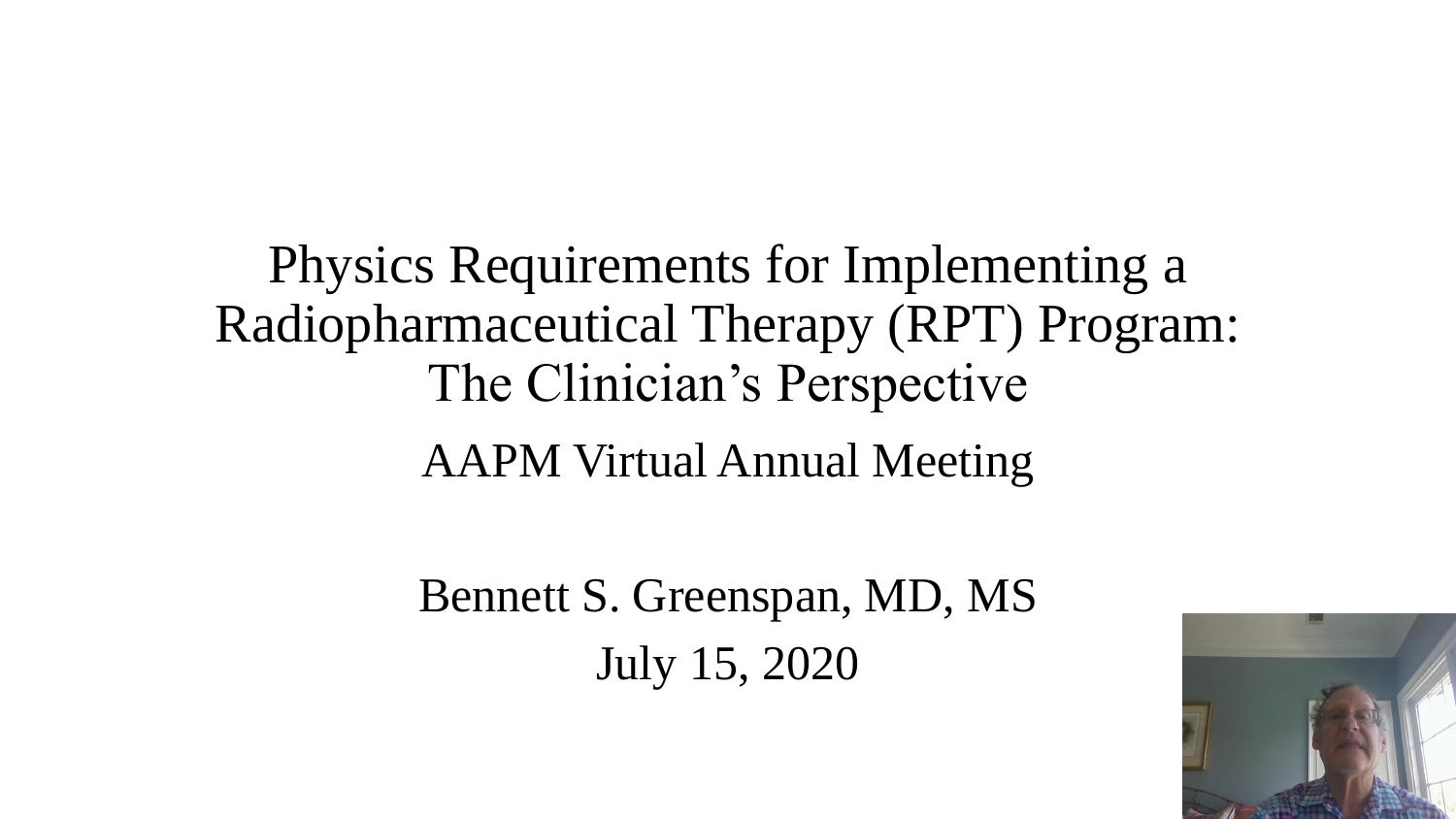#### RPT Program - Clinician's Perspective

• Disclosures - None

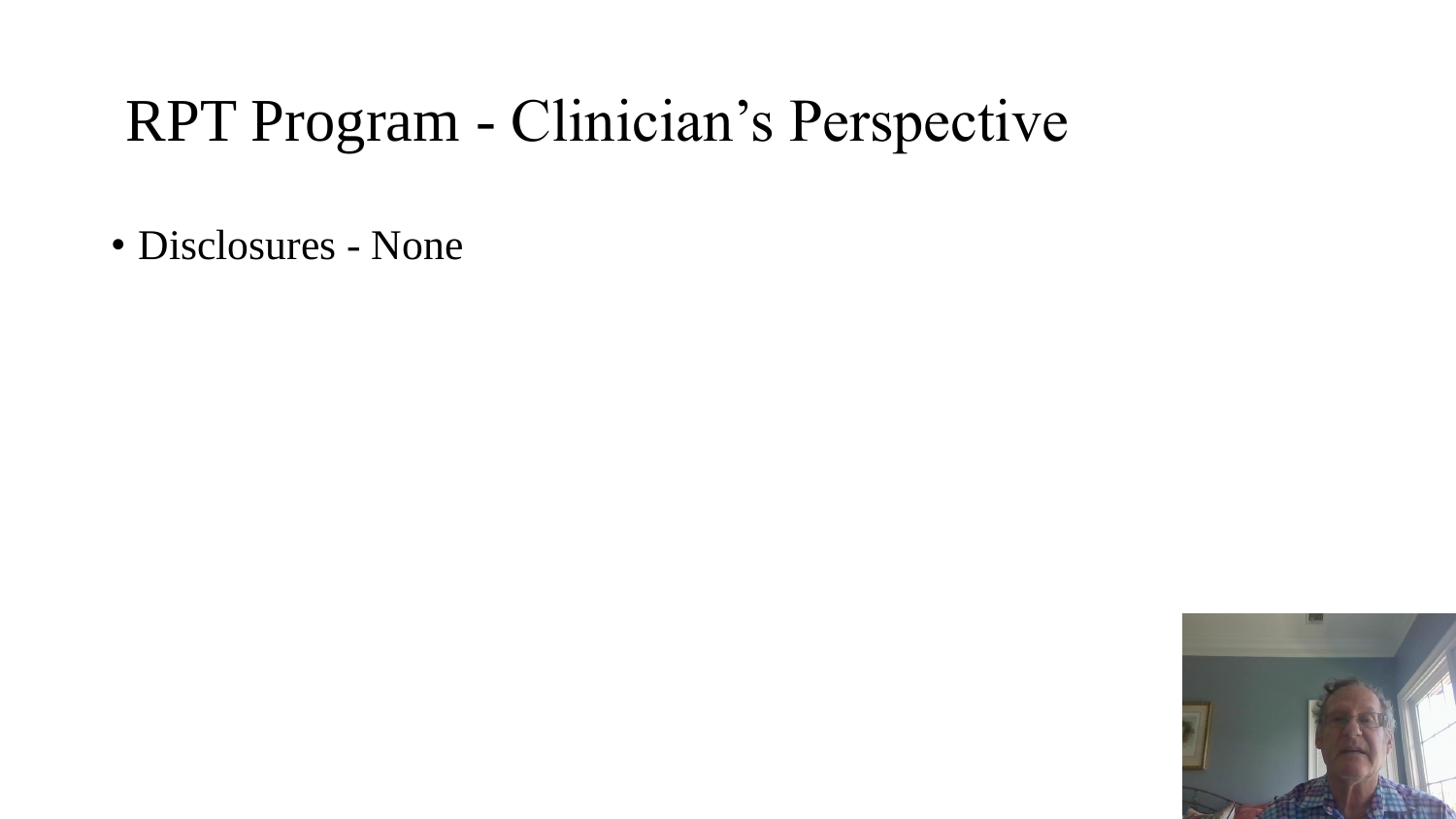# RPT Program - Clinician's Perspective

- Objectives of this session –
- To prepare the medical physicist to introduce RPT programs and provide tools to support these RPT programs.
- To educate medical physicists in the basics of radiopharmaceutical therapy and how it differs from "radiation therapy" (external beam therapy and brachytherapy) and diagnostic nuclear medicine
- How to introduce dosimetry and discuss different dosimation methodologies

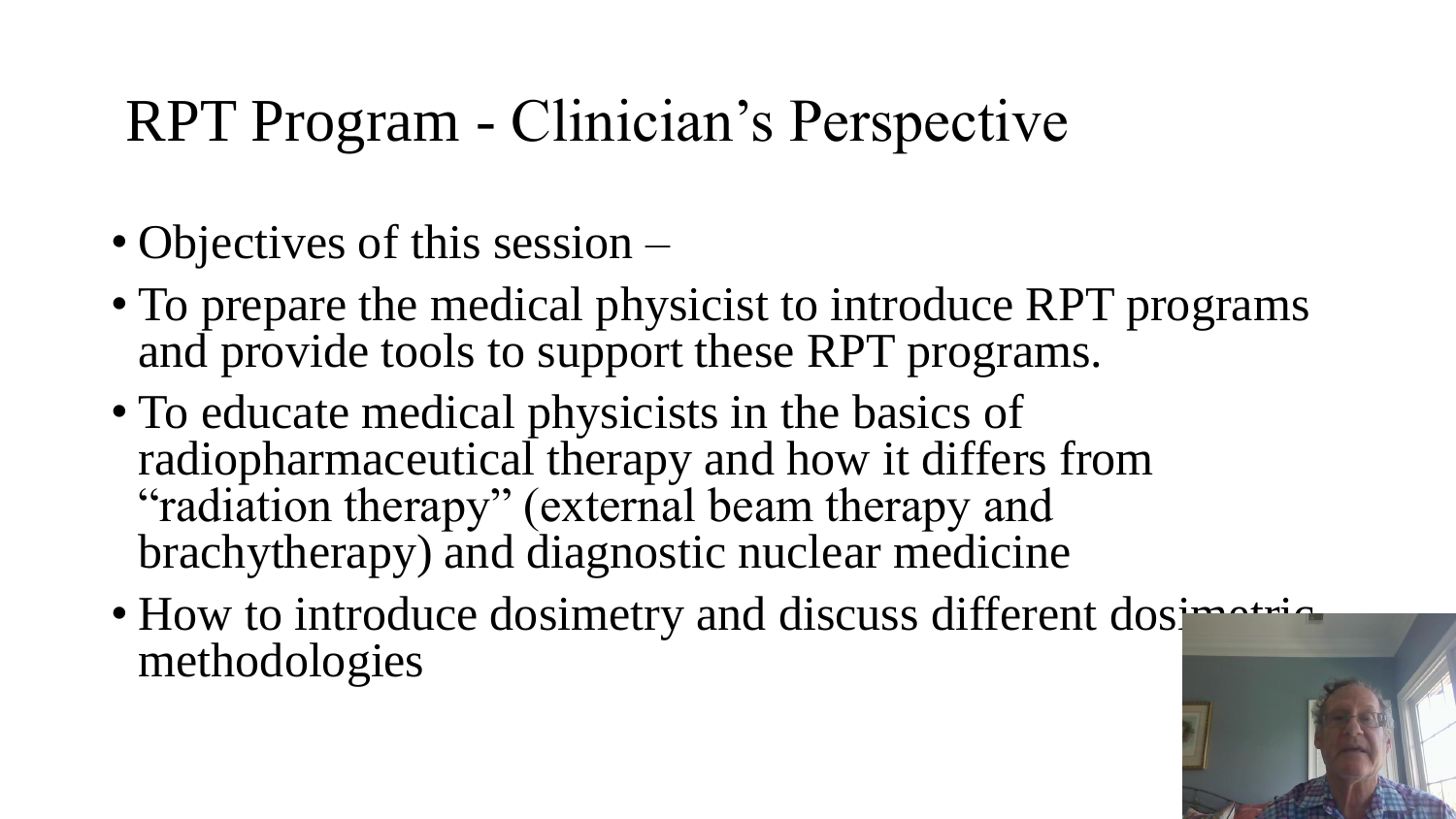#### Clinician's Perspective – General Considerations

- Radiopharmaceutical therapy (RPT) –is also known as *Targeted Radiotherapy, Radioligand Therapy, Therapeutic Nuclear Medicine, Molecular-Targeted Radiopharmaceutical Therapy (MTRT*), *Targeted Alpha Therapy (TAT),* or *Theranostics* (from **thera**py and diag**nostics**). Also *Radiotheranostics.*
- Peptide Receptor Radionuclide Therapy (PRRT), a subset of RPT, defines the targeting moiety as a peptide, and targets a defined receptor. Example – targeting somatostatin receptors on tumor cells – utilizing Lu-177 Dotatate for neuroendocrine tumors

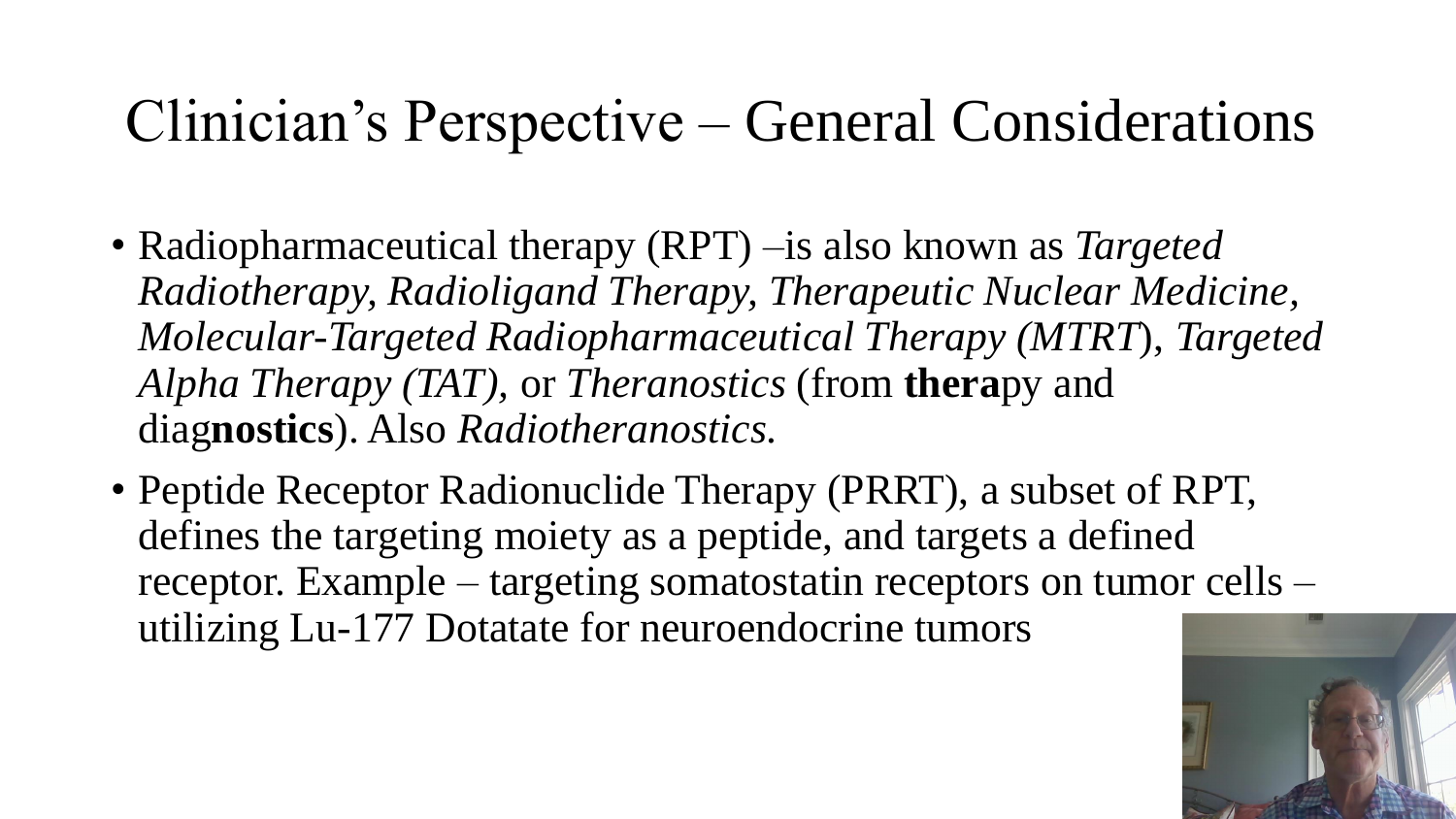## Clinician's Perspective – General Considerations

- Therapeutic radiopharmaceuticals and their administration can be complex.
- Industry predicts huge growth in this area 13% of NM currently, predicted to reach 30% in 2030.
- NCI estimates 50% of all radiation therapy will include RPT in 10 yrs.
- RPT is unlike external beam therapy, chemotherapy, or "oversized" diagnostic radiopharmaceuticals.
- RPT has unique benefits and risks and requires unique experti

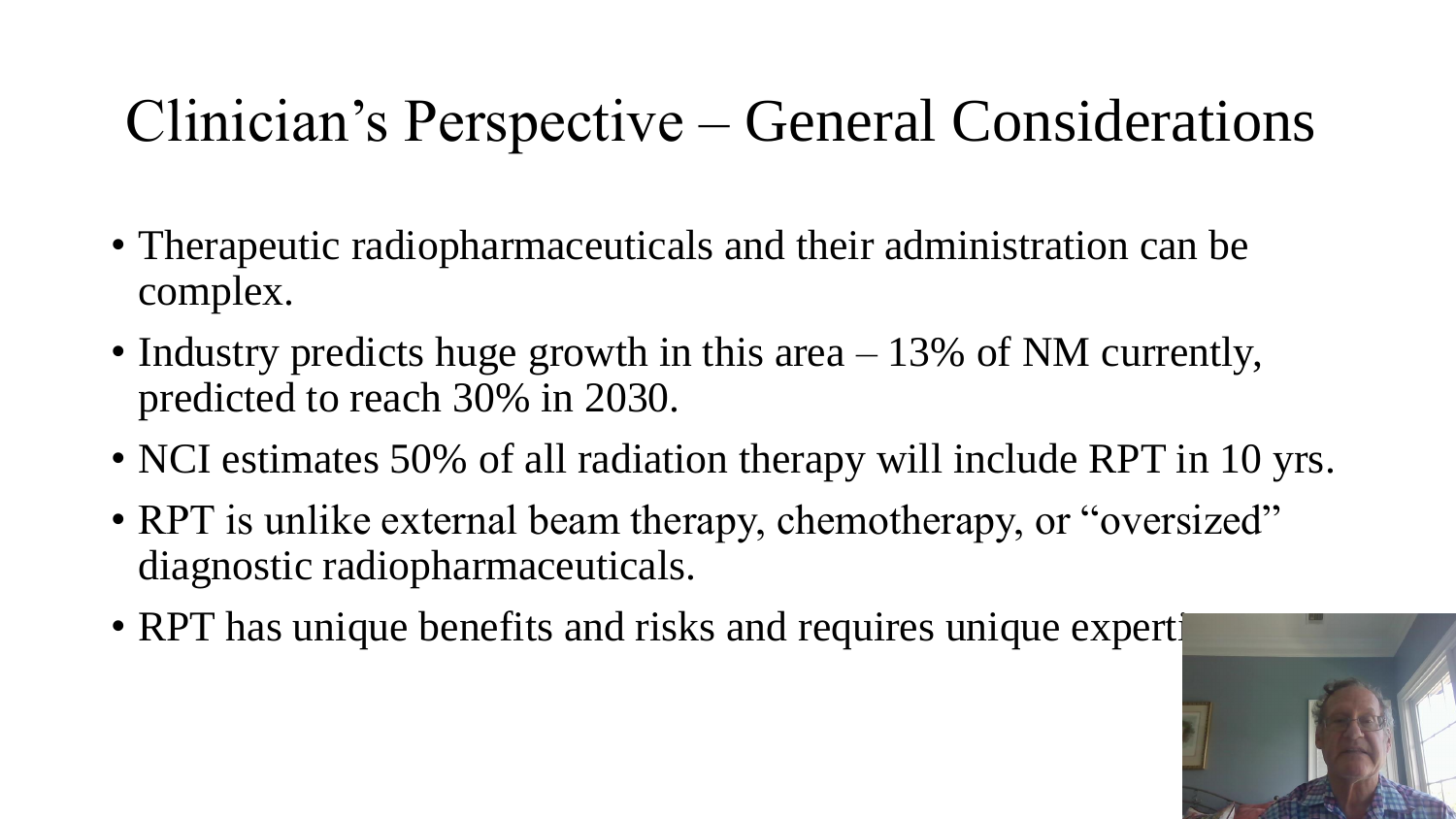- **Definition of RPT** –
- **The systemic administration of a targeted radiopharmaceutical utilizing beta and/or alpha particles to achieve a clinically important outcome for a patient, usually with a primary or metastatic cancer.**
- External beam therapy and brachytherapy are generally given to a localized area.
- Diagnostic nuclear medicine studies generally detect disease processes or evaluate various organs to diagnose, determine staging/re-staging, evaluate response to therapy, and may provide a prognosis.

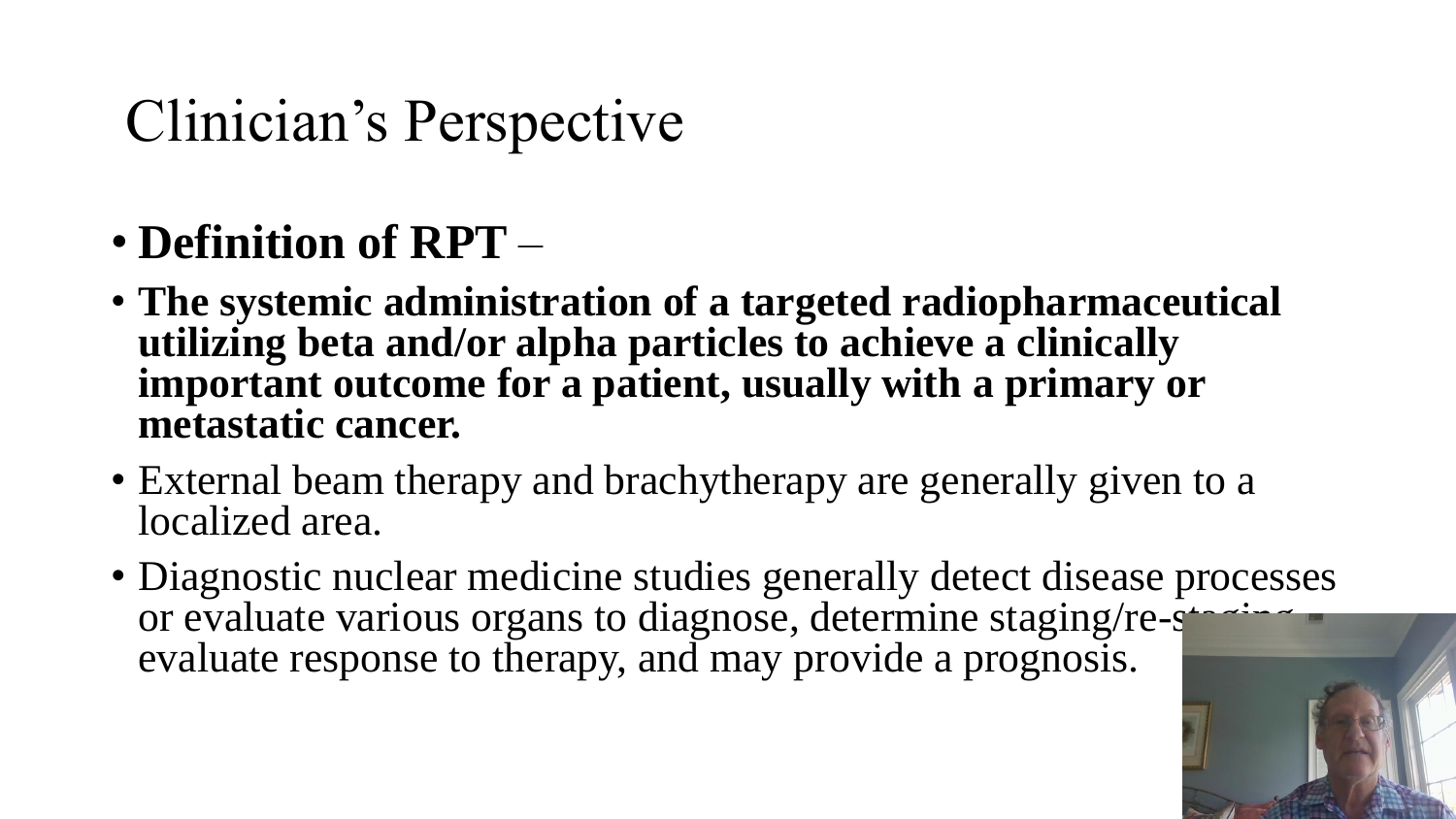# RPT Program - Clinician's Perspective

- Current FDA-approved RP therapies:
- I-131 differentiated thyroid cancer, hyperthyroidism
- Sm-153 EDTMP or Sr-89 chloride approved 1980's for bone pain palliation
- Ra-223 dichloride approved 5/15/2013 for bone metastases due to advanced prostate cancer
- Lu-177 Dotatate approved 1/26/2018 for gastroenteropancreatic neuroendocrine tumors (GEP-NETS)
- I-131 iobenguane (metaiodobenzylguanidine  $[mIBG]$ ) appro  $7/30/2018$  – for pheochromocytoma, paraganglioma, GEP-NI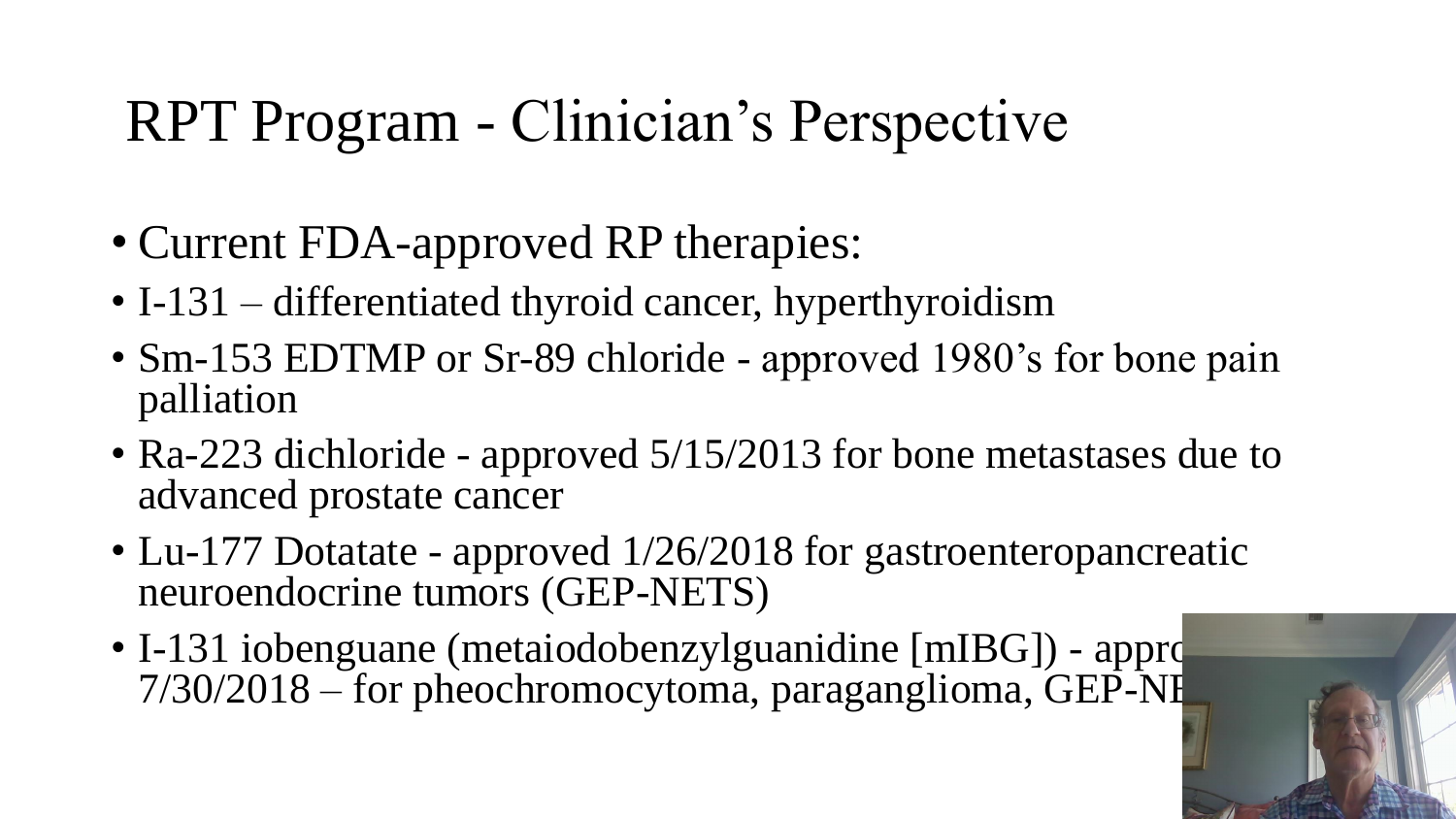#### Clinician's Perspective – Current Radionuclides for Radiopharmaceutical Therapy in Clinical Use in the US

- RN T1/2 Emission Max E (keV) Max range (mm)
- $I-131$  8 d beta 610 2
- Y-90 64 hr beta 2280 12
- Lu-177 6.7 d beta 496 2
- $Sm-153$  46.3 hr beta 805 3
- Ra-223 11.4 d alpha(s) 5 7500  $< 0.1$
- $beta(s) 3 427 2$

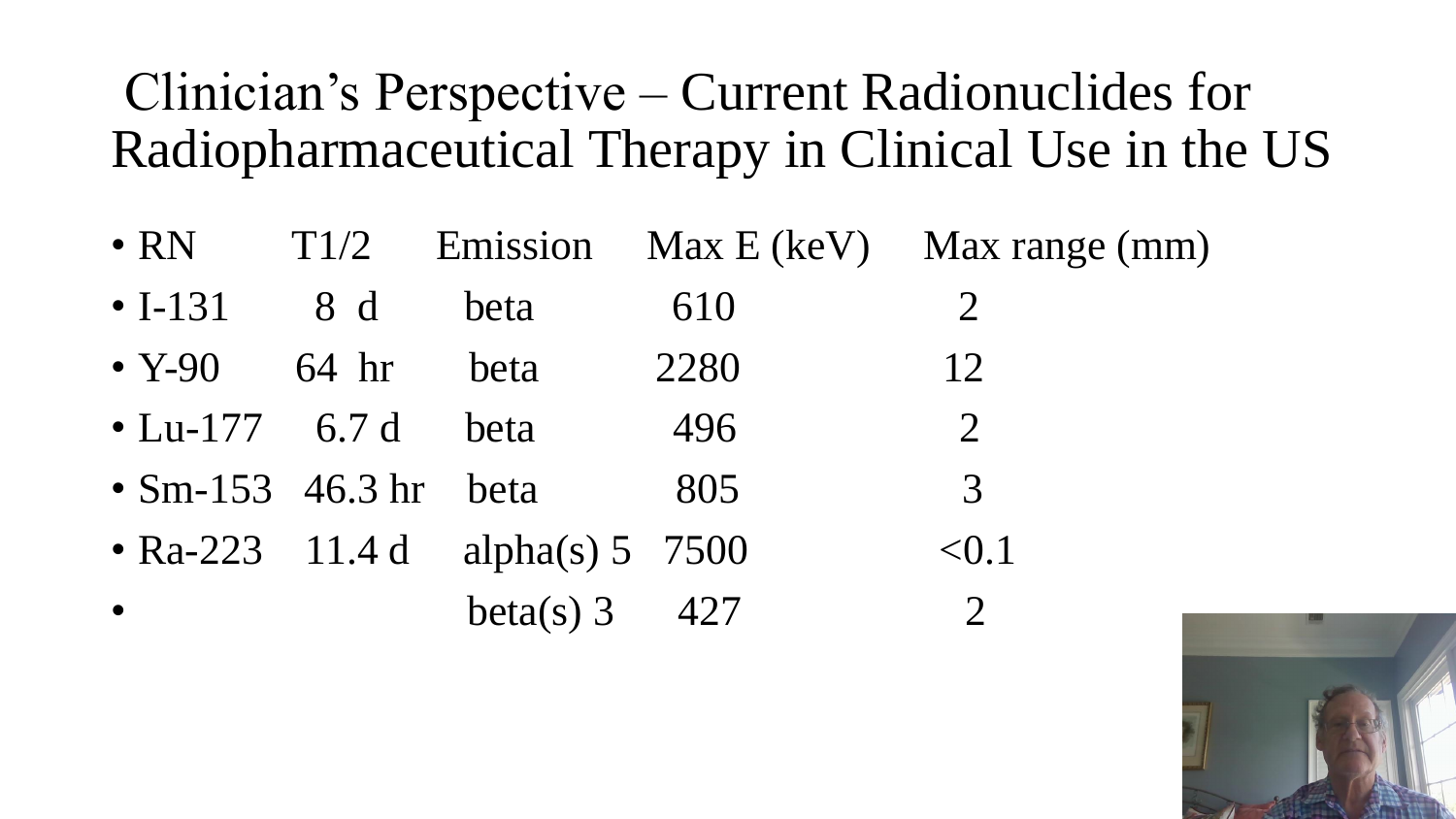#### Clinician's Perspective – What Is Involved

- Medical decision making
- Regulations
- Patient evaluation appropriateness of treatment, informed consent, especially including discussion of risks and benefits
- Ordering the radiopharmaceutical (RP), determination of administered activity, administration of the RP (by a physician or a technologist)
- Concomitant or adjunctive medications
- Evaluation of status or response to therapy *the image is the biomarker*
- Evaluation of toxicity/adverse reactions, treatment if necessar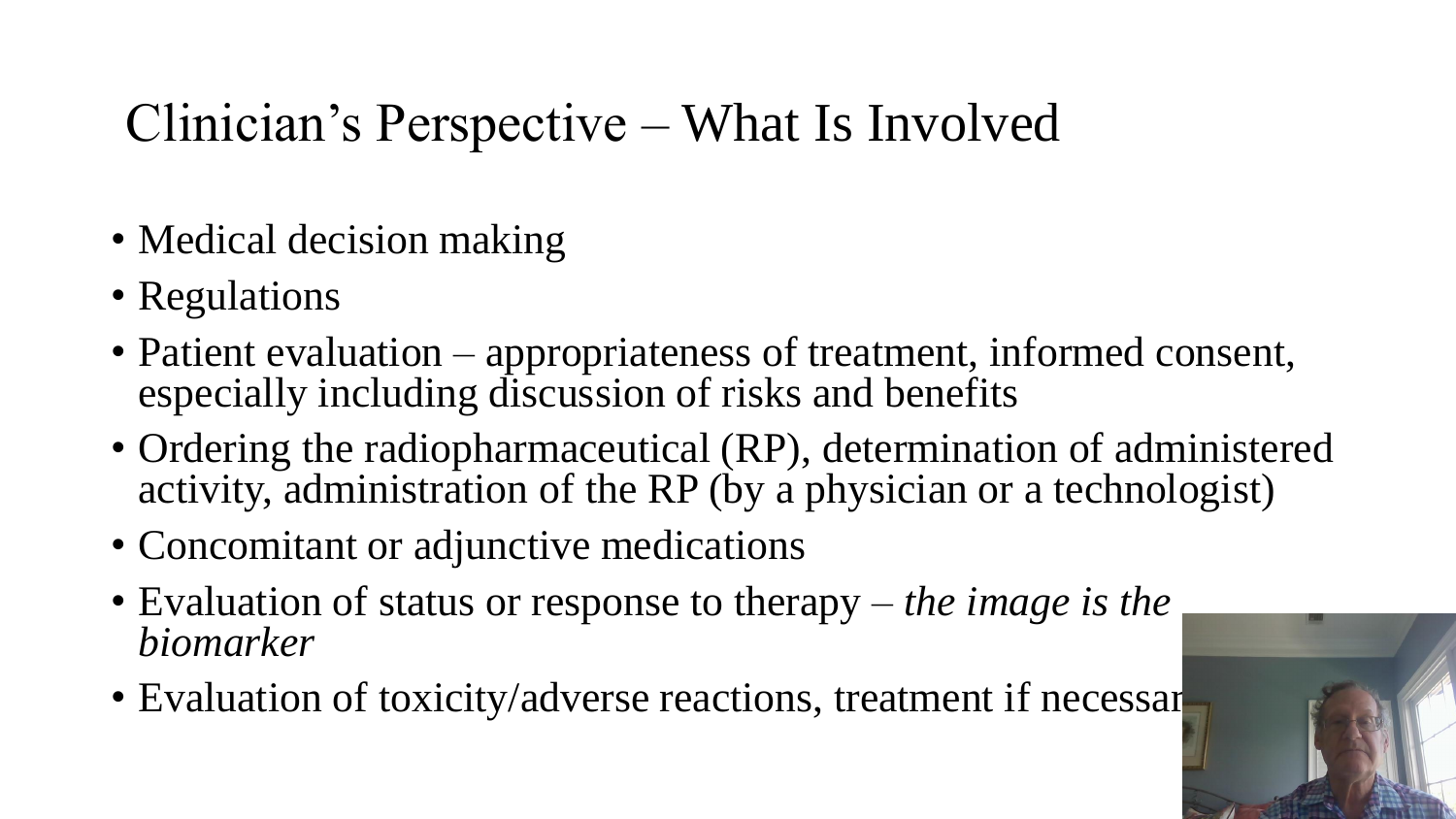# Clinician's Perspective - Components

- Clinical Implementation of RPTs
	- RPT availability
	- Preparing logistics evaluation of workflow, patient flow management
	- Determination of administered activity
	- RPT ordering
	- Preparing facilities
	- Injection/infusion methods
	- Understand biology and radiobiology
	- Evaluate dosimetry
	- Patient Discharge

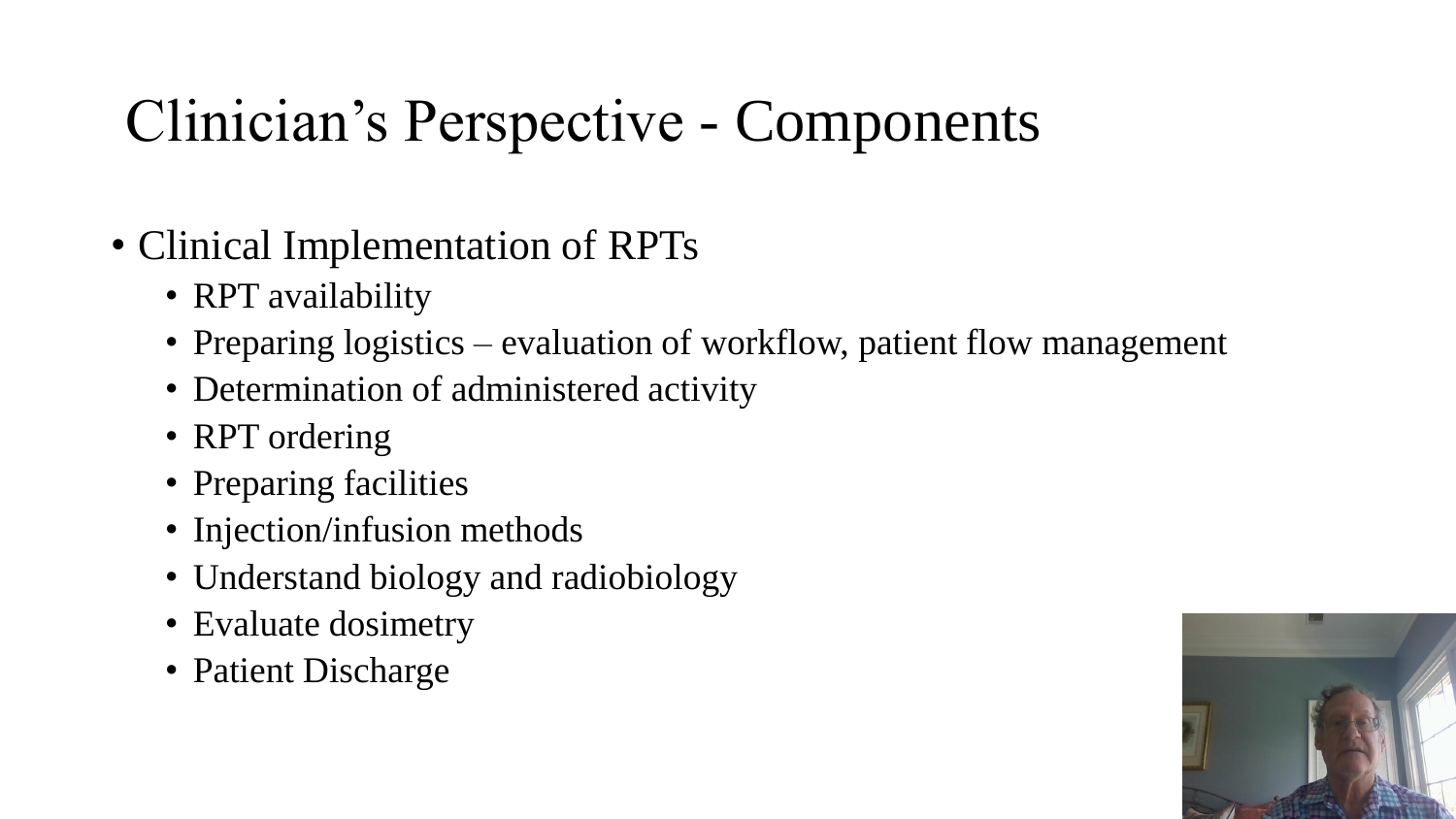- Administration of radiopharmaceutical
- Establish iv line
- ancillary amino acids, antiemetics
- Infusion timeline different with each type of radiopharmaceutical
- Treatment location
- Regulatory and radiation safety issues
- Room preparation

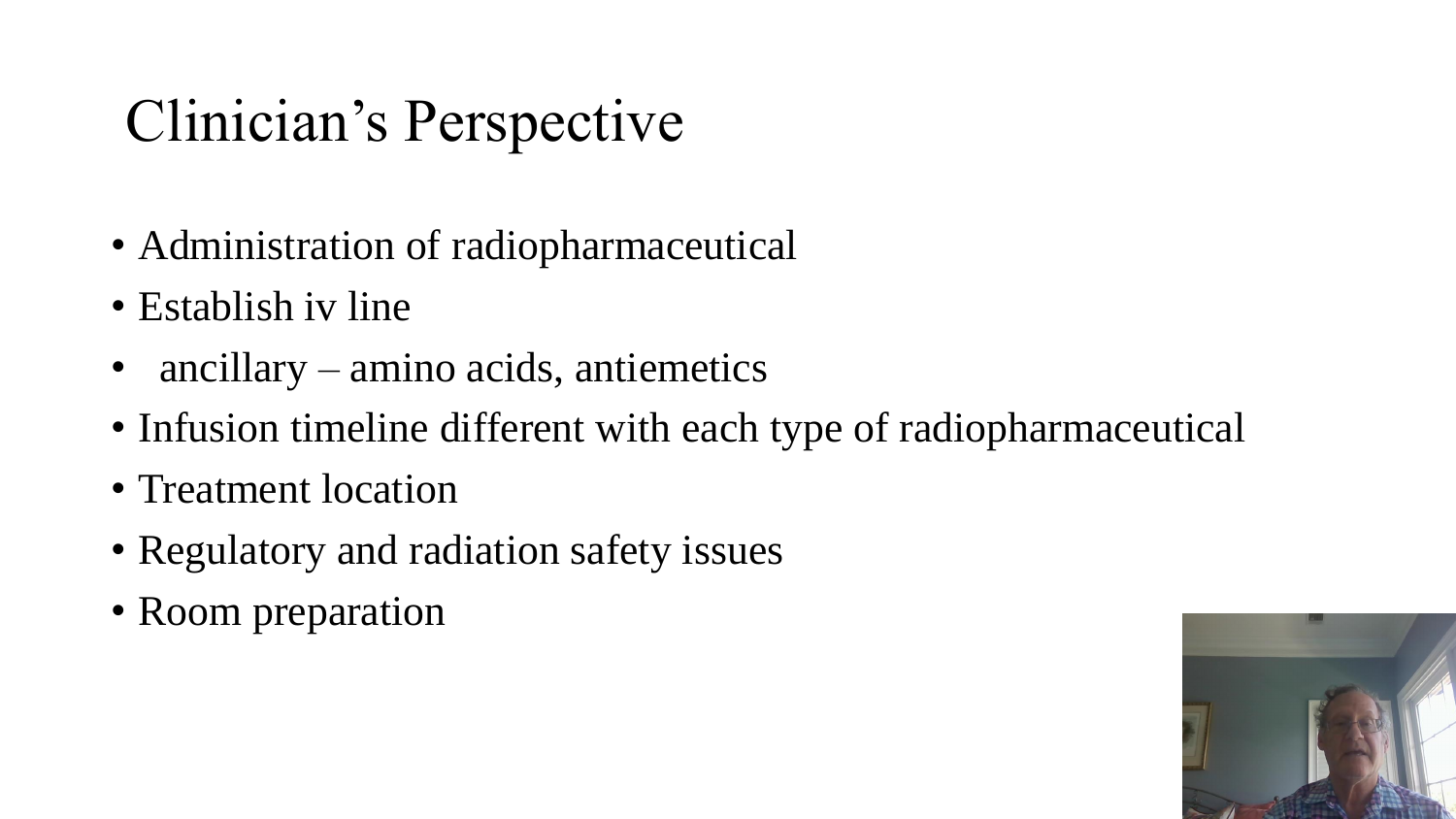- Infusion of Radiopharmaceutical
- Varies with each individual radiopharmaceutical
- Sm-153 EDTMP iv 1 mCi/kg
- Ra-223 dichloride iv 1.49 uCi/kg  $(55kBq/kg)$  4 cycles
- Lu-177 Dotatate iv 200 mCi (7.4 MBq) every 8 wks 4 cycles. Provide antiemetic. Give amino acids iv for renal protection.

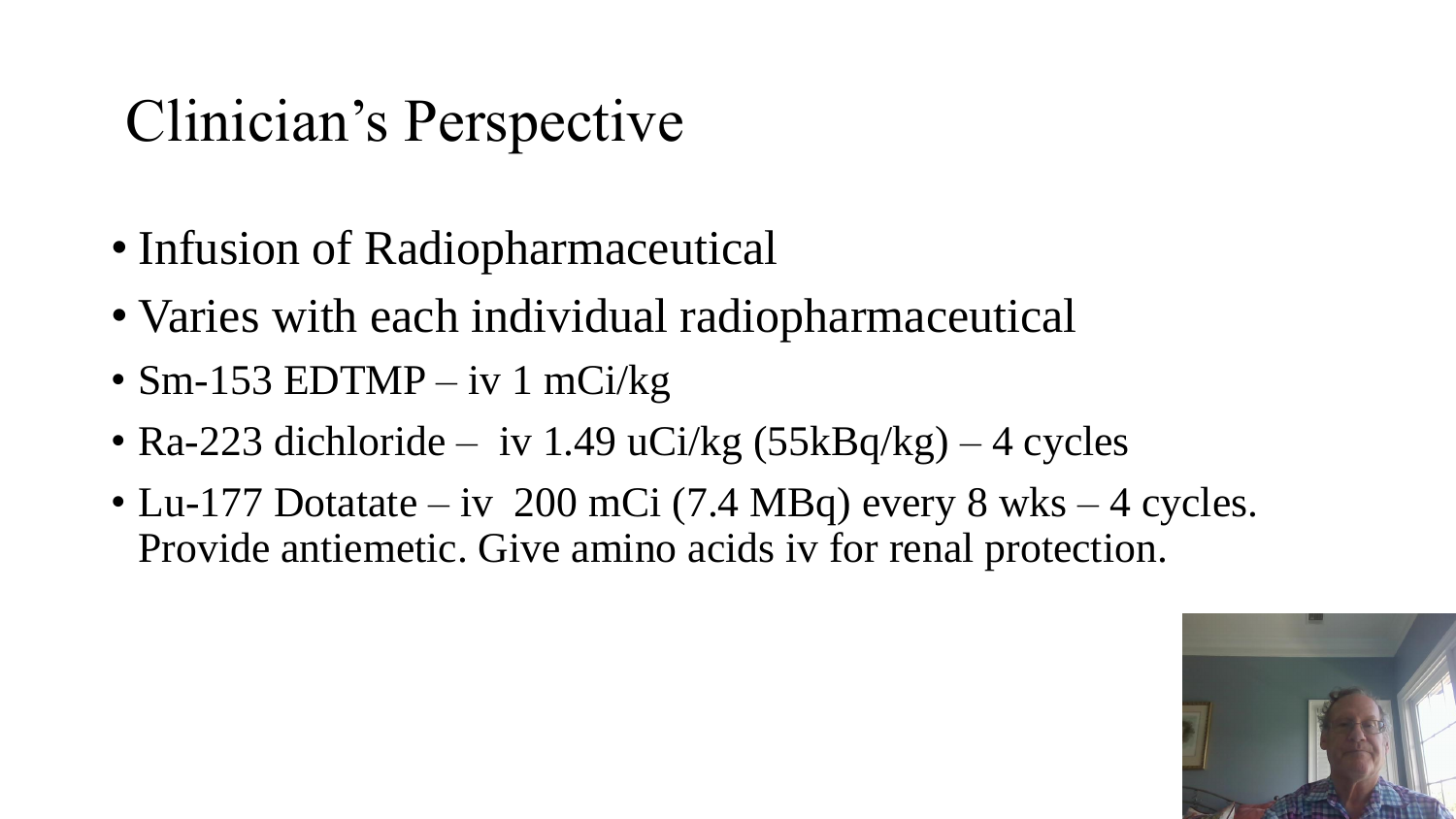#### Clinician's Perspective – Duties of the Authorized User

- Prescribe administered activity (dosage) **Dosage = administered activity; dose = radiation exposure.**
- Supervision by Authorized User requires:
- Patient care preparation, including radiation safety precautions (will vary depending on which radiopharmaceutical is used)
- Calculation of dosage (medical physicist dose calibrator settings)
- Administration
- Record keeping
- Reporting the administration in the medical record, including indication effects/ toxicities

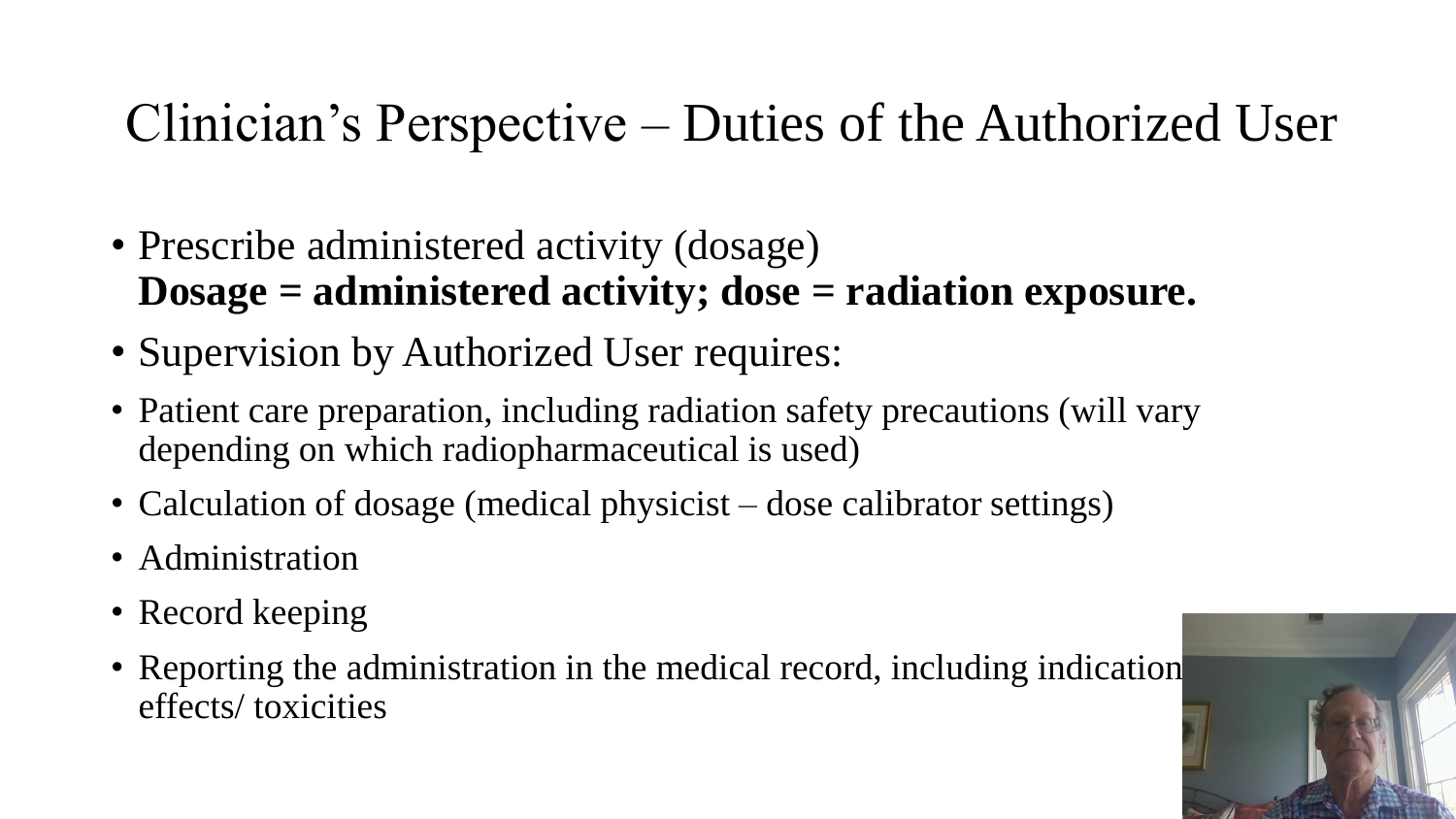#### Clinician's Perspective – Minimum Requirements

- Patient consultation space
- Document medical decision making
- Radiopharmaceutical preparation room ("hot lab")
- Administration space
- Follow up consultation room
- Active involvement in tumor boards
- Multidisciplinary care

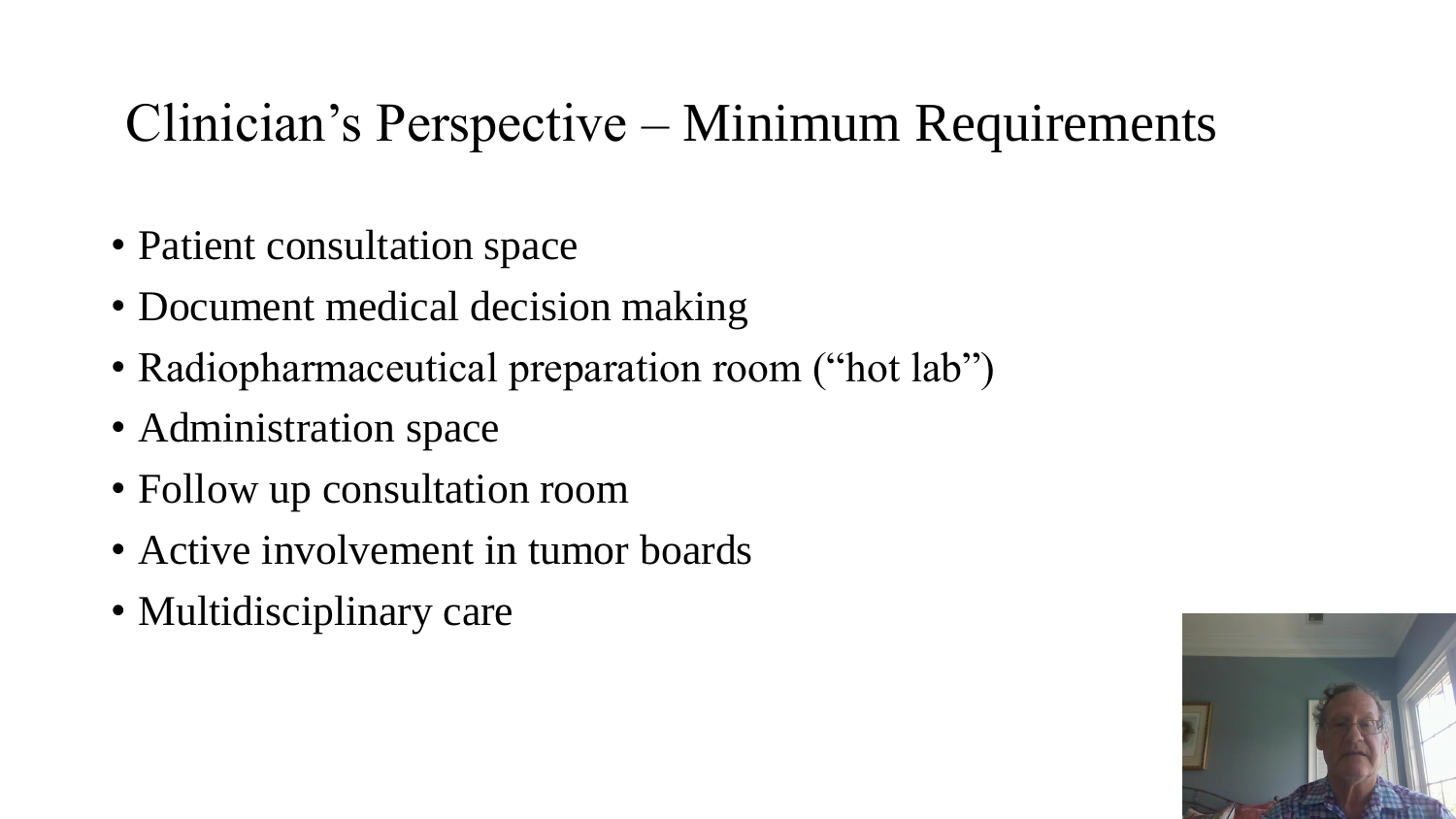# Theranostics Clinic – Personnel Involved

- Nuclear Med physician ["Nuclear Oncologist"]/ Radiation Oncologist
- Nurse navigator
- Infusion Nurse
- NM technologists
- Therapeutic Nuclear Medicine Advanced Associate (NMAA) mid-level providers with MS degree
- **Medical Physicist**
- RSO
- Other physicians medical oncologists, radiologists, endocrinologists,  $\psi$ pathologists, endocrine surgeons, other surgeons, etc.

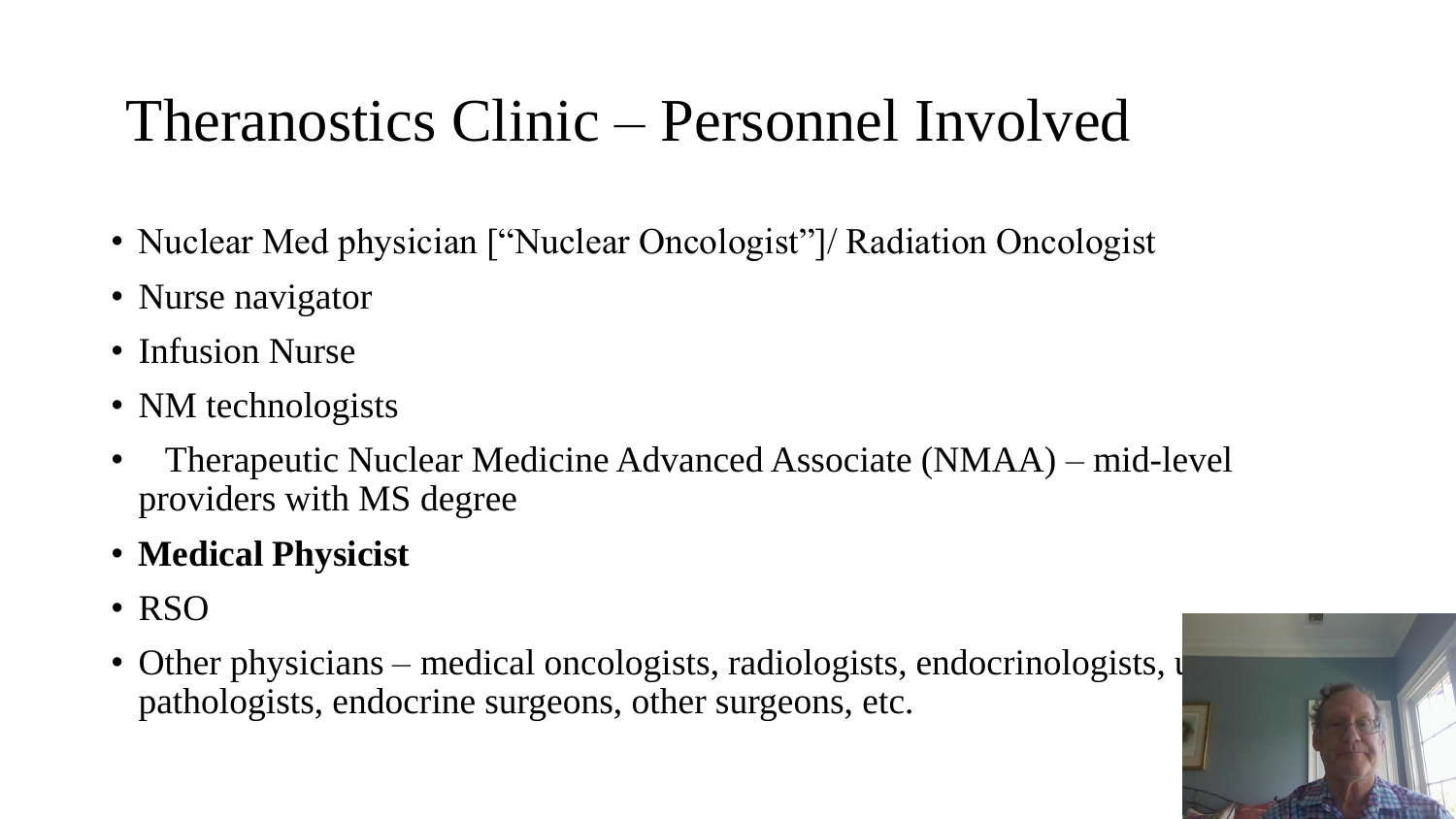# Regulatory and Radiation Safety Requirements

- Regulatory requirements
- Regulatory agencies (NRC, etc.) regulations
- AU training and experience requirements
- Radiopharmaceuticals FDA approval or under IND protocol
- Written Directive
- Patient instructions, including patient release criteria
- Radiation area surveys
- Medical event criteria

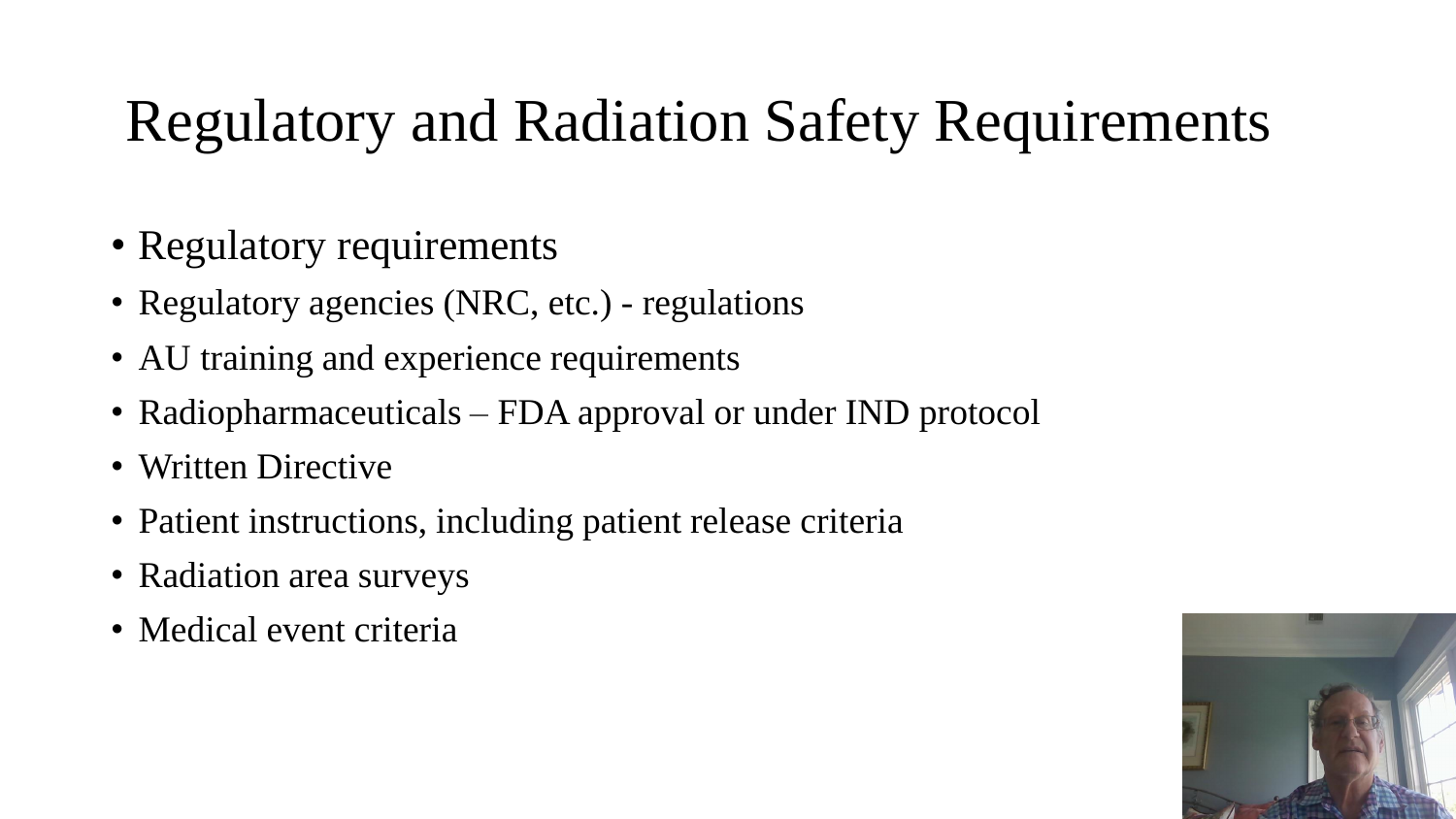- Regulations and Radiation Safety
- Contact Radiation Safety Office
- Responsibilities of the RSO:
- Pre-therapy room preparation
- Supervise/Provide Radiation Safety training
- Radioactive materials license
- Radioactive waste storage and disposal

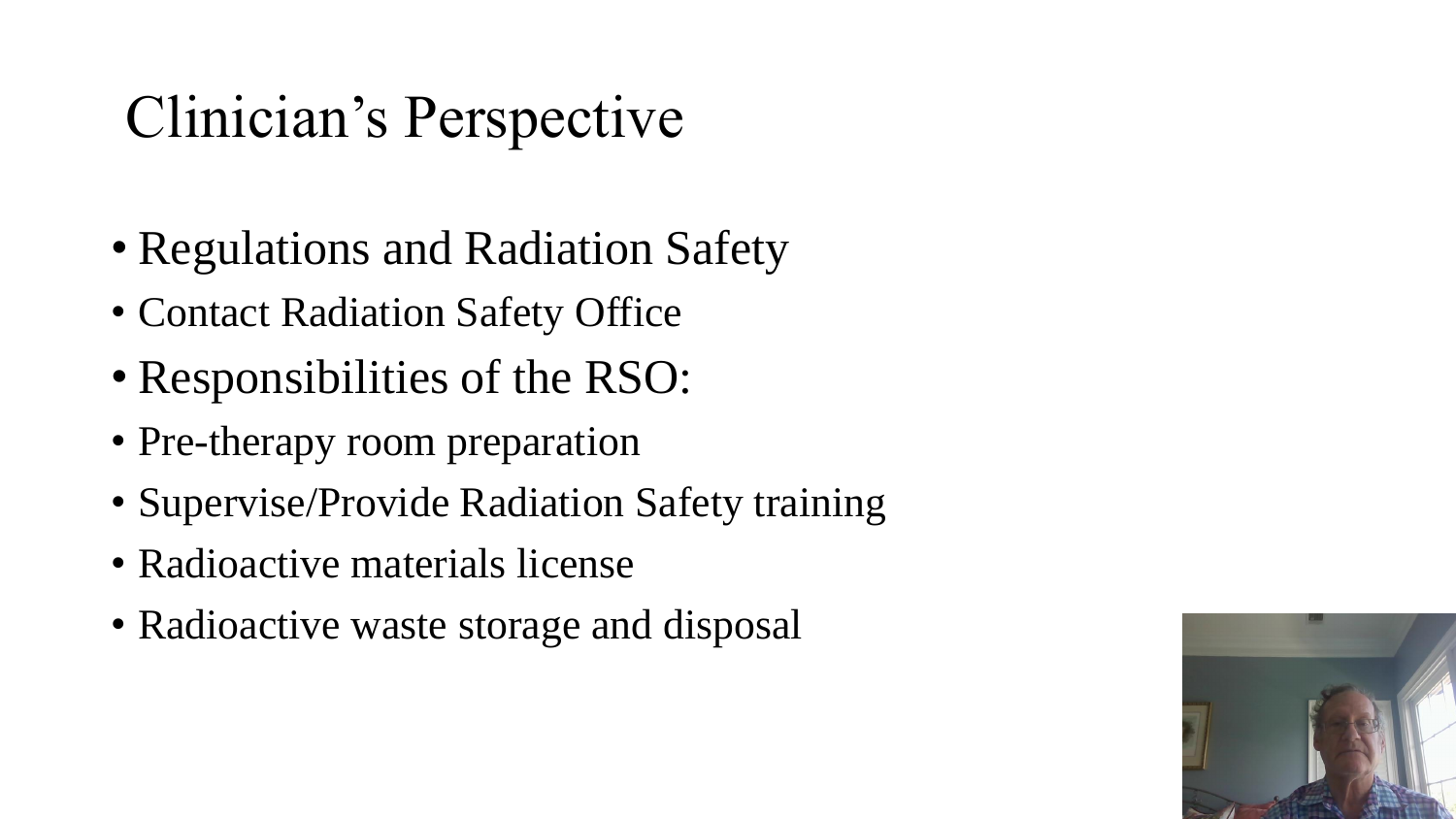## 8 Hallmarks of Cancer – Hanahan and Weinberg

- Self-sufficiency in growth signals
- Evading growth suppressors
- Evading apoptosis
- Enabling replicative immortality
- Induced/Sustained angiogenesis
- Tissue invasion and metastasis
- Reprogramming of energy metabolism
- Evading immune destruction
- Ref: Hanahan and Weinberg, Cell, 2011; 14
- Also: Tumor-promoting inflammation/Tumor microenvironment
- Genome instability and mutation

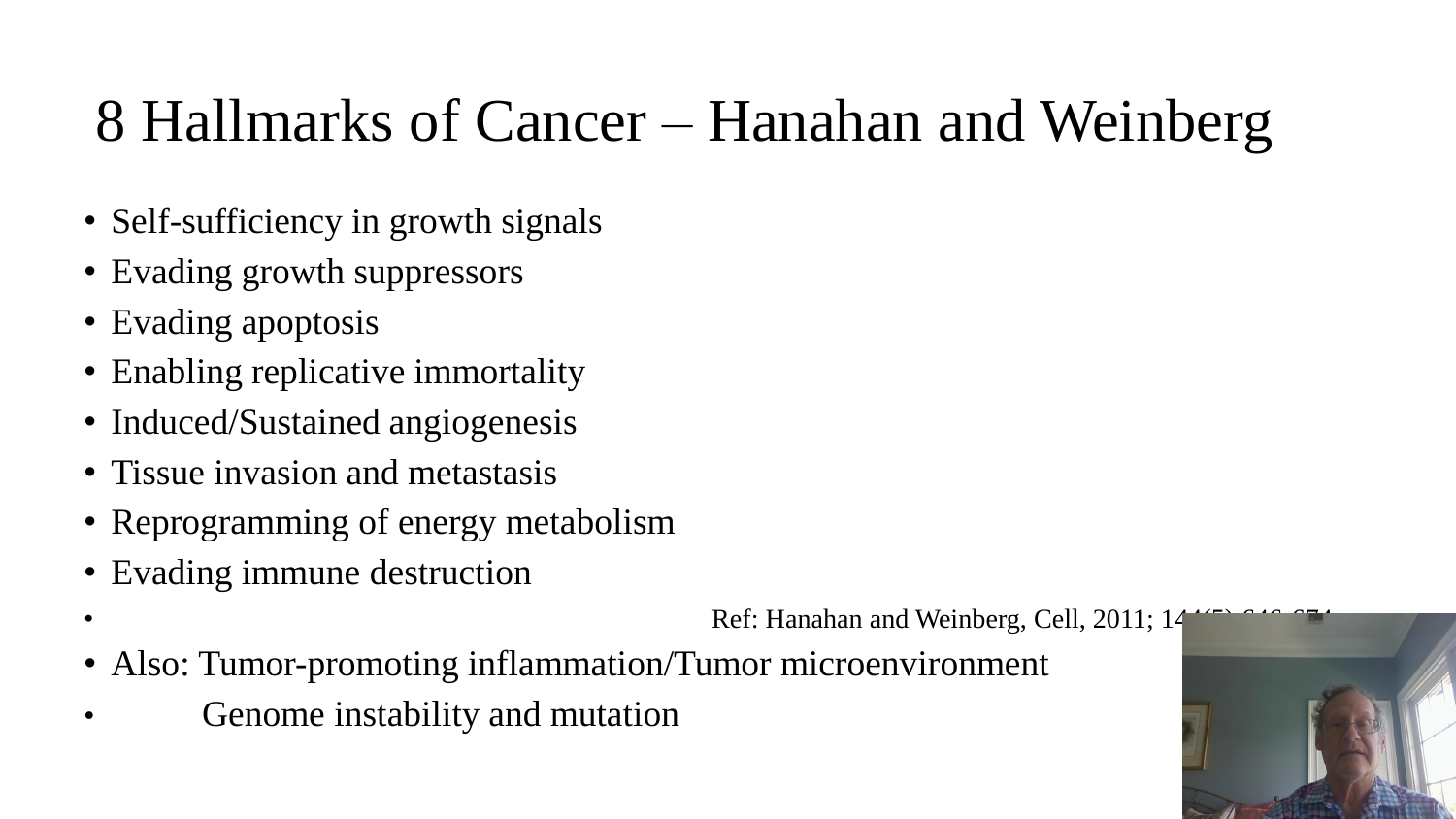#### Clinician's Perspective - Future

#### **THERANOSTICS - THE FUTURE** OF CANCER TREATMENT

Cancers will be classified by molecular phenotypes Organ site  $\rightarrow$  secondary classification

Molecular phenotypes will be determined by molecular pathology and by molecular imaging studies (PET, SPECT, MRI, optical) using cancer type specific probes. Treatment will be targeted specifically against the tumor

**PRECISION MEDICINE** 

•

Neuroendocrine tumors and prostate cancer are a paradigm for this approach as molecular radiotherapy is applied based on molecular features (i.e. somatostatin receptor/PSMA expression) of tumors and not primarily based on the organ of origin of the tumor.

Also thyroid  $c_4$ 

Courtesy of: Ric